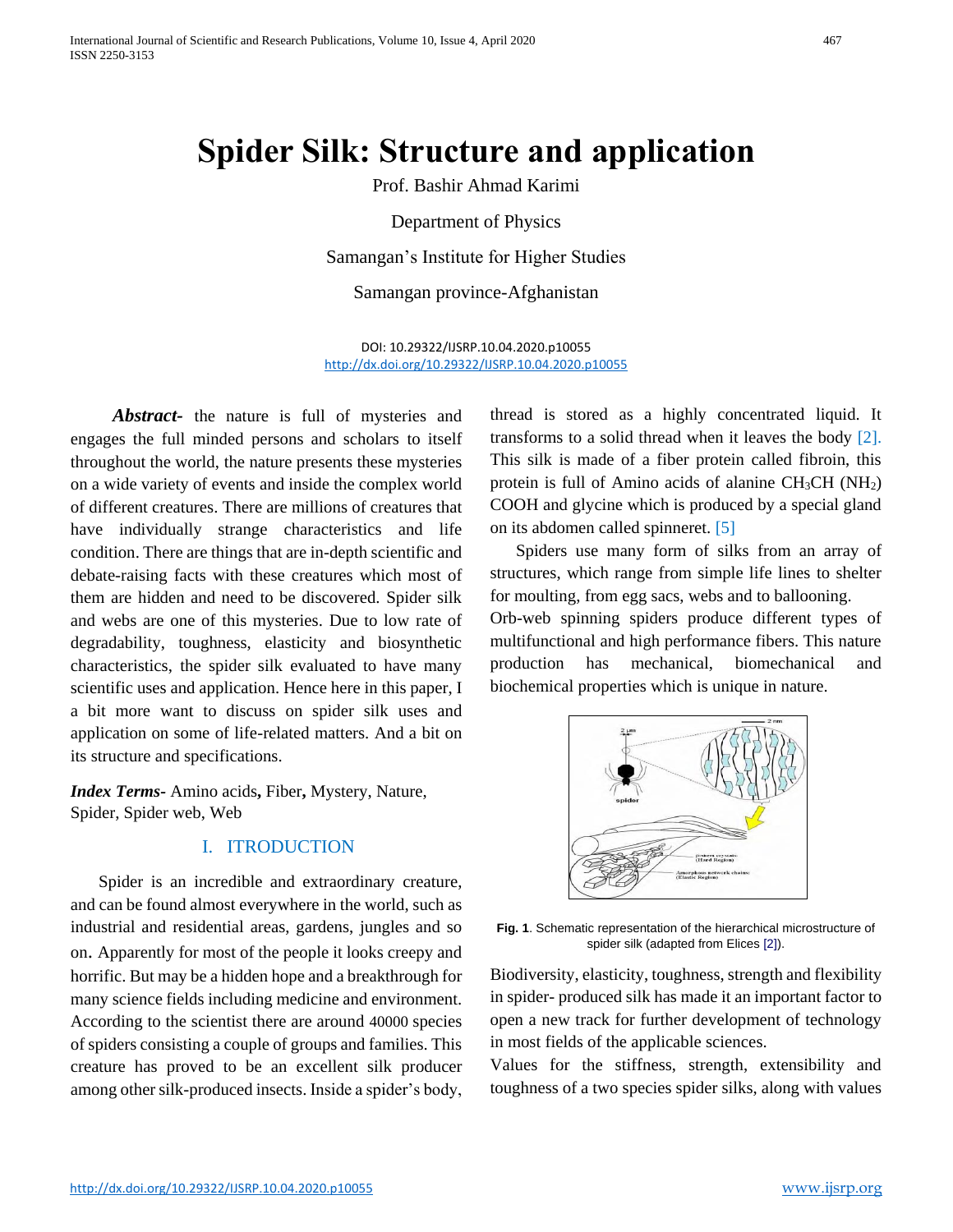for other biomaterials and selected man-made materials, are presented in Table 1. [1]

## II. USAGE AND APPLICATION

 Let's talk about spider. To most people, they are creepy, they are gross, and they are… possibly a key to medical and industrial breakthroughs? Well not the spider themselves, but their silk! Spider silk has many potential applications in construction and medicine. It is stronger than steel and more elastic then a rubber band.

Spider silk has outstanding mechanical properties despite being spun at close to ambient temperatures and pressures using water as the solvent. The spider achieves this feat of processing by judiciously controlling the folding and crystallization of the main protein constituents, and by adding auxiliary compounds, to create a composite material of hierarchical structure [6].

 A common garden spider can produce as many as seven types of silk, each made up of different sequence of proteins, in recent years scientists have suggested using spider silk to construct products as diverse as biodegradable water bottles, papers that cannot be torn, and even flexible bridge suspension cables! Think about that for a moment: the bridges of the future being suspended by the spider silk! Well, sort of. The spider silk would actually be mixed in with other materials to make something like an alloy. For example, researchers were able to meld spider silk and human skin in to Spidermanlike body armor. The hybrid skin was able to repel a slowmoving bullet fired from a 22-caliber rifle. If scaled up, spider-silk body armor could be three times stronger than Kevlar [2].

 At one time, spider silk was commonly used as thread in optical devices such as telescopes, microscope and microscopic riffle sights. Some companies are trying to create airbags from spider silk composites. Instead of blasting you back in your seat, a spider silk airbag could envelope you, in the same way a web does, and the silk could absorb the force of impact. Virtually nobody has had a sufficient amount of spider-silk material to make a full-scale test of these product ideas. [2] Also it was reported that the web of Nephila was used by the

fisherman of the Indo-Pacific Ocean to catch small fish. [4]

Professor Gors Makenli and his collegues inspiring from spiders silk was able to produce polymeric nano composites in Science Institute of Masachoset in 2007, which had a high elasticity and strength, these material are applicable in medical purposes and producing textile which easily cannot be torn [5].

 We use spider silk also as additives in cosmetic products such as the shampoos, soaps, creams and nail varnish, enhancing the brightness, and or toughness of the products. Furthermore spider silk fibers could be applied in technical textiles (used, for example, in parachutes and bulletproof vests) which demand high toughness in combination with thinness [4]. And due to posing incredible specifications and characteristics, there are many other uses and application of spider silk. The following separately we will discuss the application of spider silk in the field of medical and environment.

## *1. Spider Silk and Medical Application*

 On the account of the combination of excellent mechanical properties, biocompatibility and slow biodegradability, and on the more medical side of things spider silk has found tremendous application in bio medical fields, such as tissue engineering and other medical fields. It can be used for growing artificial skin for burn victims. The silk's strength, flexibility, and slow biodegradability may make it an ideal material for growing skin and healing wounds [2]. Silk has been used most extensively as sutures for wound ligation and became the most common natural suture surpassing collagen (Catgut or Chromic Catgut TM, cross- linked collagen) used in the biomedical industry over the past 100 years.

 In general, sutures should be strong, handle easily, and form secure knots. Sutures require the following characteristics for general surgical applications [3].

Spider silks have been used as bandages for centuries. Modern science has simply found ways to increase its efficiency, as well as discovered more of its amazing capabilities. In addition to providing a good scaffolding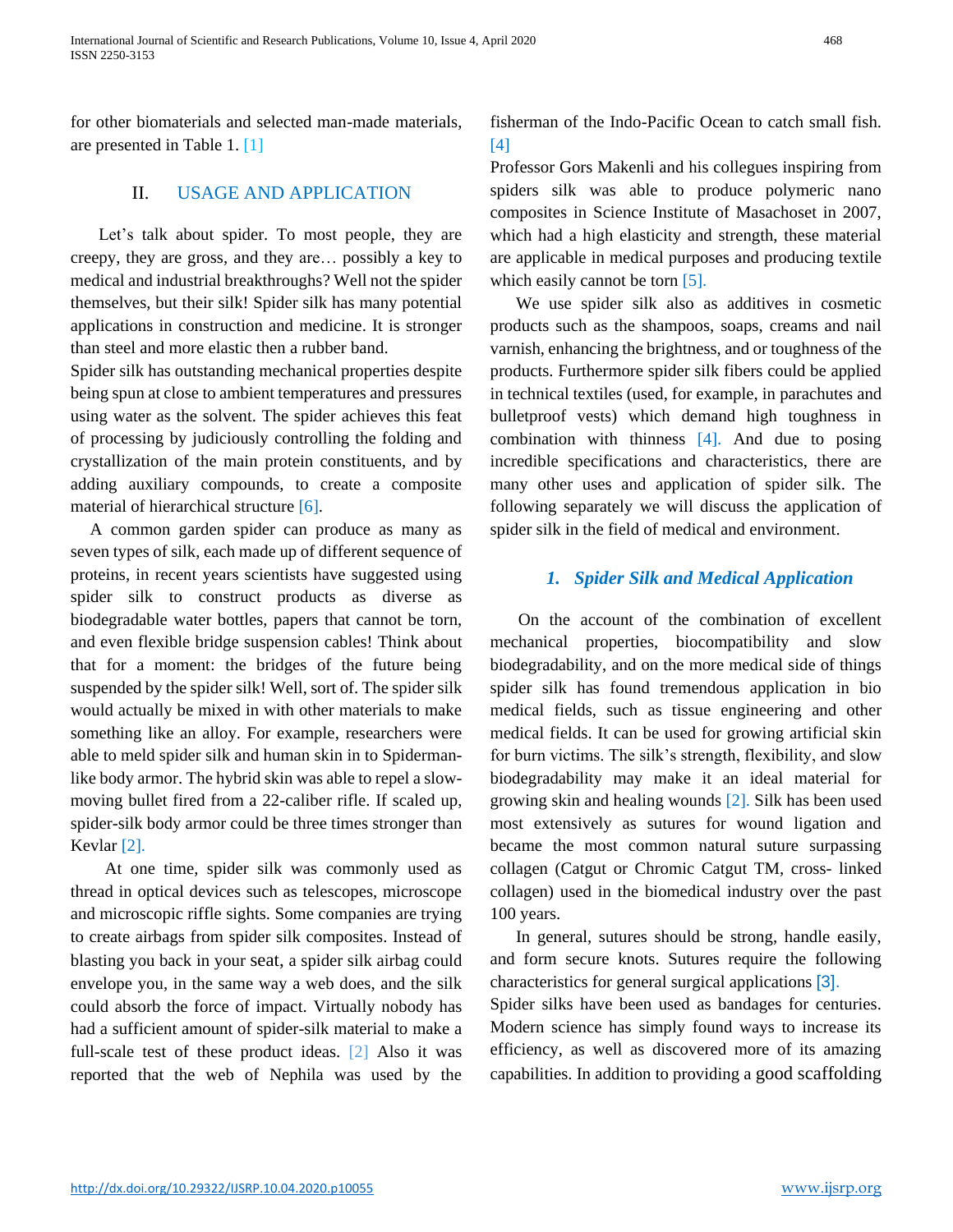on which to build skin, spider silk appears to aid in the regeneration of other parts of the body, such as neurons and blood vessels. Some types of spider silk may even have antimicrobial properties! Many surgeons use the thread from silk worms to stitch wounds back together, but spider threads are even thinner! That is important for eye and nerve surgery, where saving space is incredibly important. [2]

Several studies have shown that some of bisphosphonate peptides that have antibacterial activity could be found in the spider silk. Evaluated the antimicrobial activity of the silk of the spider phoulcus phalangioides against food born bacterial pathogens.

 In addition, venoms of spider have been evaluated for the treatment of the cardiac arrhythmia. Alzheimer's disease, and erectile dysfunction. Carpathian mountain dwellers used the tube of silk produced by a spider species (Athyeus) to cover their wounds and the silk reportedly facilitate the healing of the wounds because of its antiseptic properties. Also because the silk is rich in vitamin K, it's considered to be effective in blood clotting. [4] And still there are uses and practical application medical and biomedical fields need to be discussed in other science papers.

## *2. Spider Silk and Air Pollution*

 Combustion gases are much more harmful to people than pollutants deriving from the industry, because they spread in higher concentrations, on lower heights in the direct vicinity of people. Air pollution causes annually about 6% of all recorded fatal cases. The pollution coming from transport is responsible for half of them. [8]

The most dangerous are benzene, polycyclic aromatic hydrocarbons (PAH), dust and heavy metals. Dust is a serious threat. Coal particles have very high absorption capacity and therefore diverse toxic substances settle easily on their surface, including carcinogenic hydrocarbons and heavy metals. Dust participates in transporting them inside the human body. It irritates eyes, skin and respiratory tract (pneumoconiosis). Diesel engines are main source of dust emission [8].

 As spider webs absorb air pollution from the environment, they can be useful indicators of air quality.

The advantages of application of spider webs are as follows: low cost of samples collection, availability of the research material, secluded location preventing their destruction by weather conditions (falls, wind, snow) and people, noninvasiveness of studies (no need of killing animals), easy collection of samples. Moreover, studies conducted so far show that cumulative ability of webs is an additional advantage. Such ability, being a consequence of its chemical structure, gives a unique opportunity to asses an air pollution level in a long-term period, contrary to the classic measurements which could only deliver information about the temporary state of the environment. Additionally, measurement of concentrations of pollutants is usually carried out with expensive and inconvenient equipment (large-sized and noisy apparatus).

On the opposite, webs collection from tunnel walls is fast and enables one to study a long-term influence of pollutants only by single examinations (e.g. 7 or 30 days).[8]

 Zumudzki and laskowski (2012) studied the biodiversity and future of spider communities along a metal pollution gradient as well, and concluded that spiders community me be attracted by the heavy metals not only directly but also by indirect effect of pollutants. The level of heavy metal in spider web can be used for both quality control and also for determination of environmental contamination or pollution. Spider web has been demonstrated as effective indicator of heavy metals attributed to particulate emission. Spider cobweb have also been used for the monitoring of pollution in industrial and residential areas. And spider have been used as bio control agent in reducing pollution of insect's pests on farmlands. (Hose et al 2002) in most developing countries, monitoring pollution may be too expensive because of the economic situation. If the instrument for monitoring is available, handling and maintenance may pose a problem. Because the maker may not take in to consideration the weather condition of the country, therefor there is a need to look for inexpensive ways of monitoring trace metals in our environment. [8]

 Now for all scientist out there who are not too fond of insects at all, there is still hope! So the next time you are about to squish a spider, take a moment to appreciate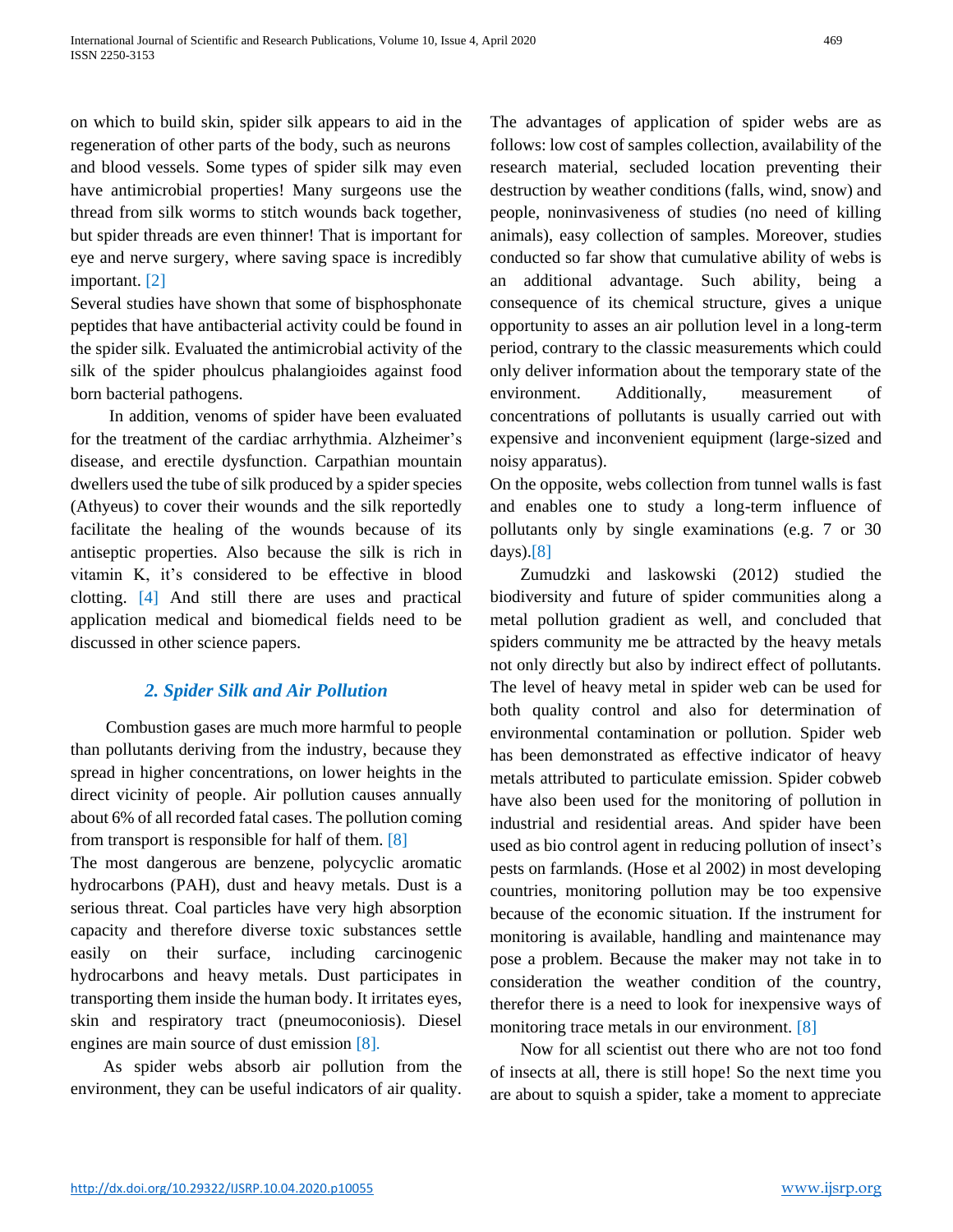one of the nature's most incredible creatures. And may be consider sparing its life; it might just save yours one day. **[2]** Some benefits and concerns of silk are detailed in Table 1 below.



Figure 2. (I) Different methods of obtaining silk sericin from cocoons. (II) Biomedical applications of silk sericin.[9]

# III. CONCLUSION

 Spiders are incredible creatures, and all the issues related to the spiders silk are really amazing, the spider silk demonstrated to have strength, elasticity, toughness biochemical properties and slow biodegradability characteristic. The silk with all said properties have a full range and outstanding usage and application. It still is being analyzed and evaluated in more detailed, as a result there would be a lot of fields that the spider silk can elaborate theme.

Spider silk will make us able to have more sufficient and precise eye and nerve surgery; modern, strong and suspended bridges; micro scale and Nano scale machineries and robots to have a discovery path inside vessels and complicated structures of human body, for further exploration and analysis of our body. Taking advantages from spider silk, our environment will experience more freshness and would present a clean breath for everyone, since the determination and monitoring of air pollution would be easier and cost effective and many other potential application. In all these development and provocative approaches, spider silks would have been playing a key and remarkable role continually.

 We speak about around 40000 of spider species composed of a variety of groups and families, each of which produces silk that poses their individual behavior, characteristics, synthesis and structures. Depending to these, a major prospection come to our mind for a vast field of researches and explorations in the coming future, which would have changed the track of our innovation. Then it is for us to consider a moment for appreciation of spiders.

At the conclusion scientist, scholars and researchers should seek every available opportunities to find out, what else is behind the creating of this incredible and strange creature to be discovered and put to the service of humanity.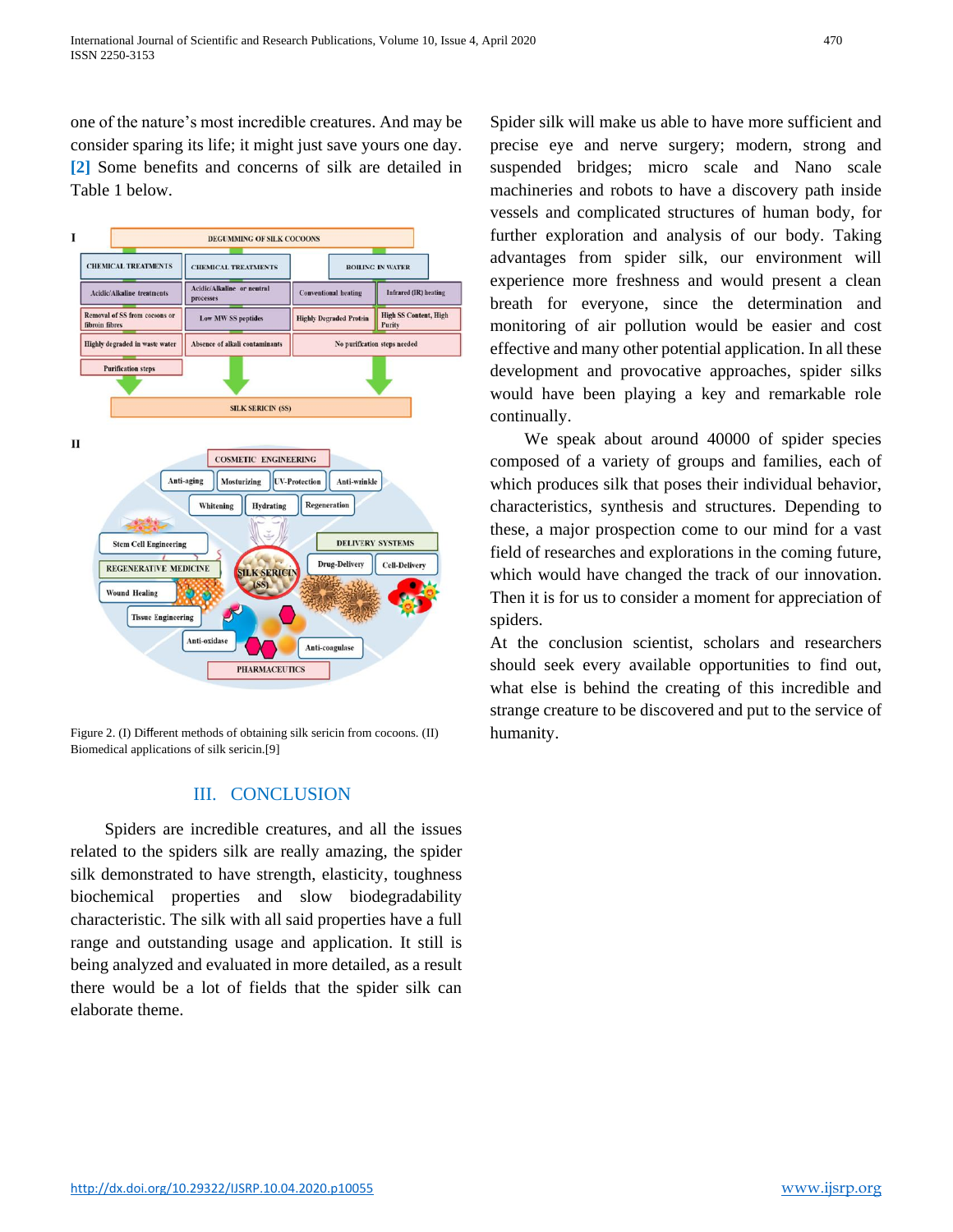# IV. APPENDIX

Table 1

Benefits and concerns with the use of silks for biomedical applications [7]

## **Benefits**

Novel mechanical properties of some silks that are superior to any other natural fiber and rival many high performance fibers

Natural fiber with a long standing history of use in clinical applications

The ability to process silks in aqueous solutions for subsequent formation of films and other material formats, with relatively simple insolubilization via exposure to alcohols and other environmental factors

Easily chemically modified with surface decorations, such as adhesion sites or cytokines, due to the availability of amine and acid side chains on some of the amino acids

Genetically tailorable composition and sequence to moderate specific features, such as molecular weight, crystallinity, solubility

Slow rates of degradation in vitro and in vivo, this is particularly useful in biodegradable scaffolds in which slow tissue ingrowth is desirable

No known risk of bioburden

#### **Concerns**

Adequate removal of contaminating sericin from silkworm silk to avoid biocompatibility problems Slow degradation of crystalline (b-sheet) regions

Aborted proteolytic attack by macrophages and giant cells leading to encapsulation and the formation of a granuloma

Potential sensitization to silk fibroin resulting in an allergic response upon exposure to the biomaterial

# Table 2.

Tensile mechanical properties of spider silks and other materials

(The Journal of Experimental Biology 202, 3295–3303)

| <b>Material</b>         | <b>Stiffness,</b><br>(GPa) | <b>Strength</b><br>(GPa) | <b>Extensibility</b> | <b>Toughness</b><br>(MJ m <sup>3</sup> ) | <b>Hysteresis</b><br>(%) |
|-------------------------|----------------------------|--------------------------|----------------------|------------------------------------------|--------------------------|
| <b>Materials</b>        |                            |                          |                      |                                          |                          |
| Araneus MA silk         | 10                         | 1.1                      | 0.27                 | 160                                      | 65                       |
| Araneus viscid silk     | 0.003                      | 0.5                      | 2.7                  | 150                                      | 65                       |
| Bombyx mori cocoon silk | 7                          | 0.6                      | 0.18                 | 70                                       |                          |
| Tendon collagen         | 1.5                        | 0.15                     | 0.12                 | 7.5                                      | $\overline{7}$           |
| Bone                    | 20                         | 0.16                     | 0.03                 | $\overline{4}$                           |                          |
| <b>Wool, 100%RH</b>     | 0.5                        | 0.2                      | 0.5                  | 60                                       |                          |
| Elastin                 | 0.001                      | 0.002                    | 1.5                  | $\overline{2}$                           | 10                       |
| Resilin                 | 0.002                      | 0.003                    | 1.9                  | $\overline{4}$                           | 6                        |
| Synthetic rubber        | 0.001                      | 0.05                     | 8.5                  | 100                                      |                          |
| Nylone fibre            | 5                          | 0.95                     | 0.18                 | 80                                       |                          |
| Kevlar 49 fibre         | 130                        | 3.6                      | 0.027                | 50                                       |                          |
| Carbon fibre            | 300                        | $\overline{4}$           | 0.013                | 25                                       |                          |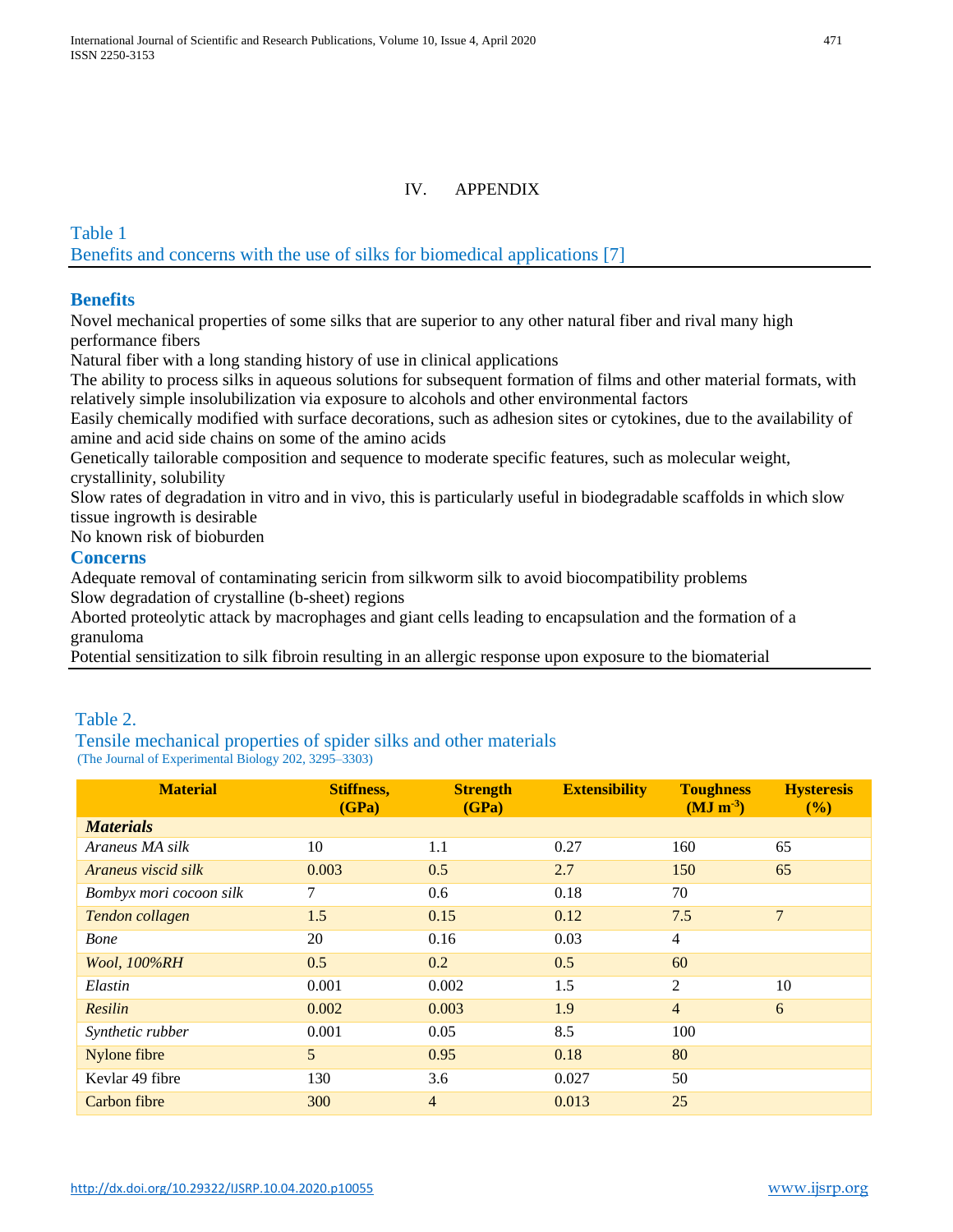| 200<br>.<br>. |
|---------------|
|---------------|

# V. REFERENCES

- [1] J. M. Gosline, P. A. Guerette, C.S. Ortlepp and K. N. Savage, "The Mechanical Design of Spider Silks: From Fibroin Sequence to Mechanical Function" The Journal of Experimental Biology 202, 3295–3303 (1999)
- [2] Youtube/ Science Nature Page FB.com/ Sciencenaturepage
- [3] Gregory H. Altman, Frank Diaz, Caroline Jakuba, Tara Calabro, Rebecca L. Horan, Jingsong Chen, Helen Lu, John Richmond, David L. Kaplan, "Silk-based biomaterials" .Biomaterials 24 (2003) 401–416
- [4] Agbaje Lateef, Sunday A. Ojo and Joseph A. Elegbede The emerging roles of arthropods and their Metabolites in the green synthesis of metallic Nanoparticles DOI 10.1515/ntrev-2016-0049
- [5] Hamid Reza Tahib, Ali. Ebrahimi. "A Glance to Nano Technology". Art and Cultural Institute of Dibagaran. Tearan.
- [6] Fritz Vollrath & David P. Knight, "Liquid crystalline spinning of spider silk"
- [7] Gregory H. Altman, Frank Diaz, Caroline Jakuba, Tara Calabro, Rebecca L. Horan, Jingsong Chen, Helen Lu, John Richmond, David L. Kaplan, "Silk-based biomaterials" Biomaterials 24 (2003) 401–416
- [8] Justna Rybak, Izabela Sowka, Anna Zwozdziak, "Preliminary Assessment of Use of Spider Webs for the Indication of Air Contaminants". Journal of Environment Protection Engineering, (2012)
- [9] Shreya Mehrotra,Dimple Chouhan, Rocktotpal Konwarh, Manishekhar Kumar,Praveen Kumar Jadi, and Biman B. Mandal "Comprehensive Review on Silk at Nanoscale for Regenerative Medicine and Allied Applications" pubs.acs.org/journal/abseba (2019)
- **First Author-** Prof. Bashir Ahmad Karimi, Lecturer of Physics, Samangan's Institute for Higher Studies, Physics Department. Samangan-Afghanistan.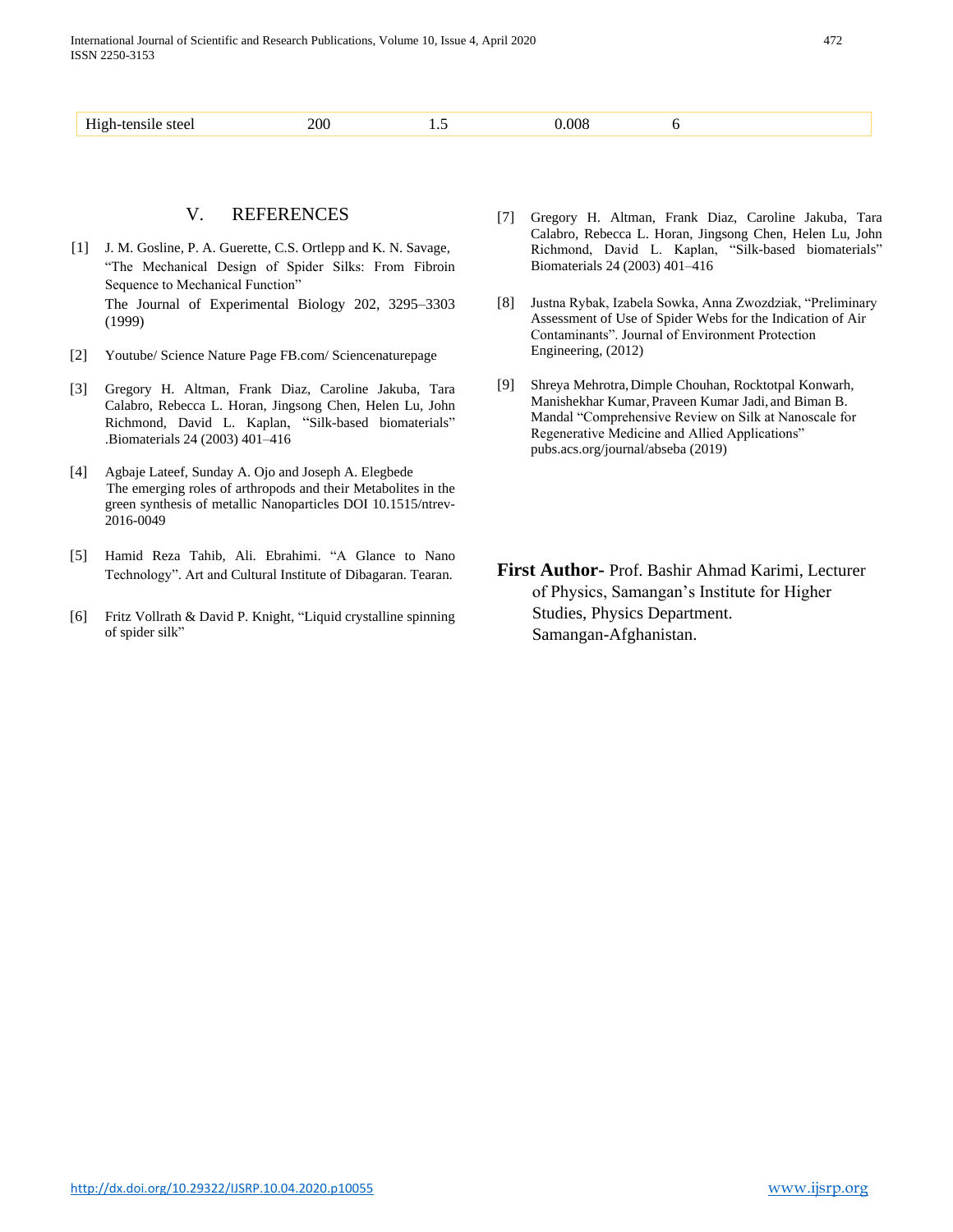International Journal of Scientific and Research Publications, Volume 10, Issue 4, April 2020 473 ISSN 2250-3153